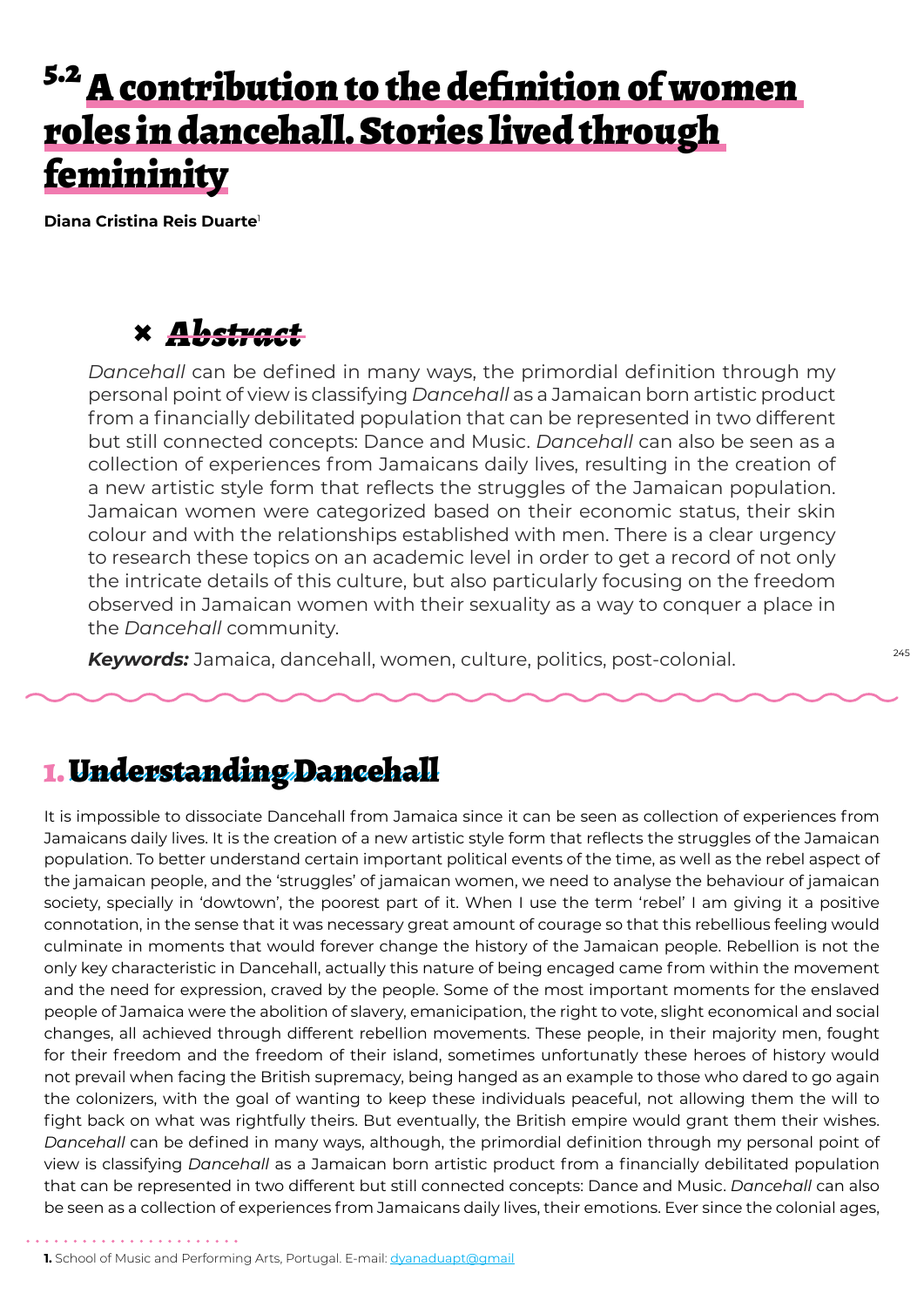Jamaican women were categorized based on their economic status, their skin colour and according to the relationships established with men. During my master's degree thesis, I developed a panoply of methods that allowed me to contribute to one of the definitions of the role taken by women in Dancehall. I used my autoethnography as basis. From 2015 I have been travelling to Jamaica, observing the culture, the behaviors of the people, contacting with the dancers, organizing cultural trips where people from abroad would travel to Jamaica in order to contact with the creators of the dance moves. Giving them the chance during the trip to experience Jamaican culture to the fullest. Creating Dancehall Portugal, made me start organizing events, from 2014 with the major goal of developing Dancehall in Portugal and also spread the words about it, giving the opportunity to the Jamaican dancers to come to Portugal and teach their own creations. Recently I became manager of a female dancer, gaining even more awareness of how the social, political and economic system deal with Dancehall, and its commercialization. I created a construction of methods gluing them with my autoethnography. I worked with four female Jamaican dancers that were present and still have a huge impact in the female section of Dancehall, interviewing them, also created a platform that is available on YouTube named Dancehall Medz. Dancehall Medz end up being a space where the information in the dancers was saved, knowing that a lot of Dancehall information is still in the people that created it, there is an urgency to do a proper documentation of that same information, allowing it to be available to the community. With this study it is shown that there is a clear urgency to research these topics on an academic level in order to get a record of not only the intricate details of this culture, but also particularly focusing on the freedom observed in Jamaican women with their sexuality as a way to conquer a place in the *Dancehall* community. Focusing on how essential they are to the *Dancehall* genre but yet not thoroughly praised and valued by the same community they help build.

## 2. Women 'struggles' are continuous and continue…

246 that when we dive into Dancehall we also dive into the Jamaican culture, more specifically the reality that is It is impossible to separate Dancehall from Jamaica. The political and sociocultural changes that the country suffered through the years, ended up influencing Dancehall. This dance style embodies form and function as a singular experience, in the sense that the Jamaican culture gave it its origin. It is imperative to keep in mind lived daily in the ghettos/downtown.

The idea that Dancehall is an artistic phenomenon for both music and dance is not wrong, nonetheless we need to take into consideration that this phenomenon is inseparable from the culture it originated from. In case we want it to keep thriving with the same innate characteristics that seduce every year women and men from all over the world to join the community, it is fundamental that it is respected and that we also respect its natural evolution.

We can think about Dancehall as a space where to this day people reunite to dance, listen to music, to express and create a parallel life that separates them from the painful Jamaican reality or that it separates them from the social reality in which they fit in. It becomes a way to personally express and at the same time collective, that allows an almost therapeutical moment of introspection that is unconscious to those who participate.

My research allows me to affirm Dancehall as a phenomenon that is alive and that promotes a series of behaviours and thoughts that end up motivating people to rethink their way of being and living, and this incentive does not quite correspond to the Jamaican reality. The real and original behaviours do not translate in the behaviours that the outside community ends up manifesting. We can think of Dancehall as a complex space with a characteristic vibe. That same vibe stores energy and vibrations that were felt in the Dancehall through the years by those who originally intervened. After all the research work and the respective analysis, connecting also the theories and propositions from my own experience, I state that the vibe is to this day fuelled by the Jamaicans that continue attending to parties and allow this to continue happen in the streets of Jamaica. Those vibrations and energies are added to Dancehall which makes the movements store one of Jamaica's richest treasures: its energy, history, its people, all of this transmitted through vibrations that connect with the essence of each human being involved in this 'magical' moment of 'giving birth' to Dancehall.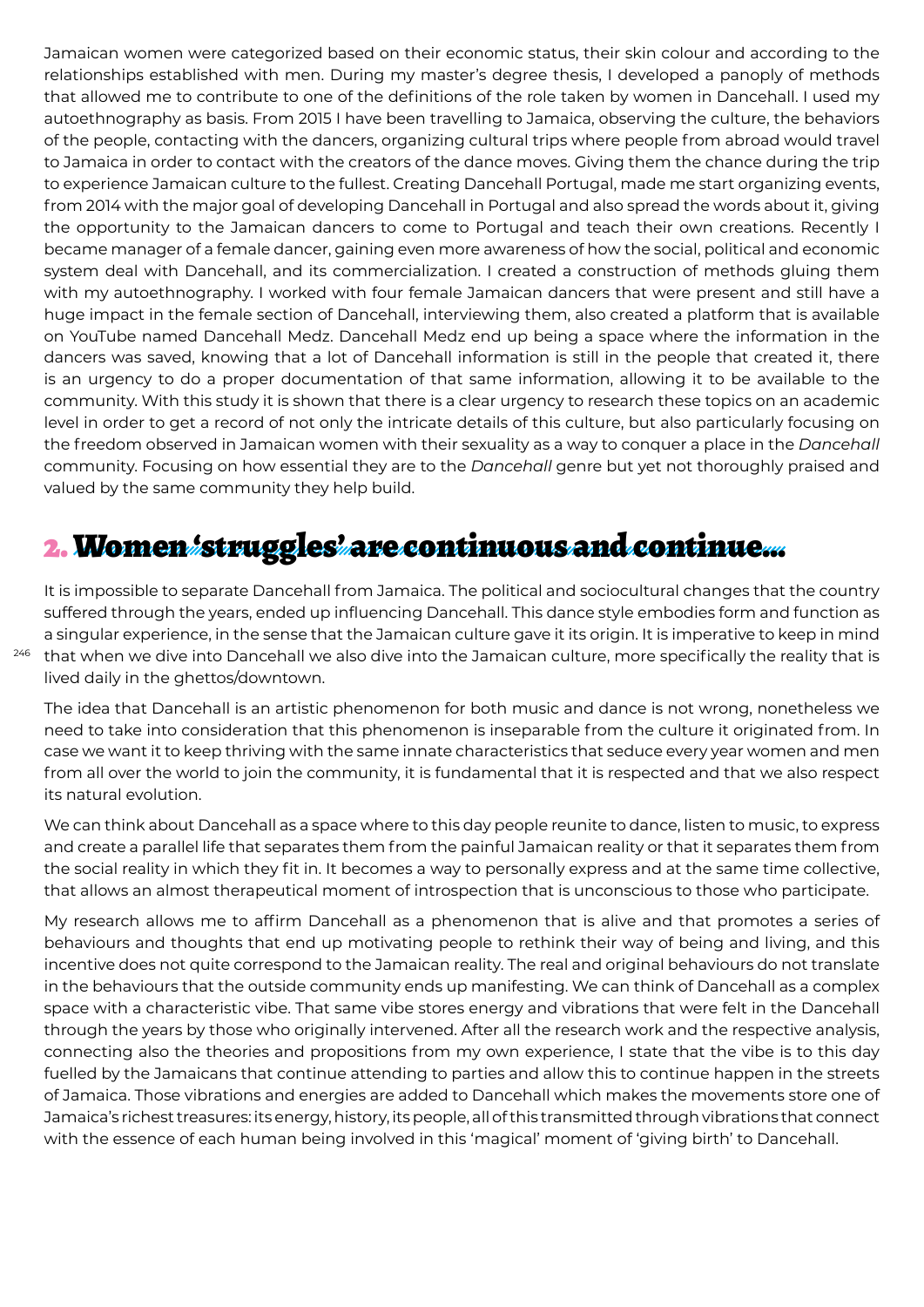#### **2.1. Jamaican women, the creators of the feminine treasure within the vibe of Dancehall**

In this concept and information construction that I propose, I admit that the vibe transmits the history of black Jamaican women that have been fighting for years for a place to stand in their society. It shows a reality that is lived in Jamaica by these women that are judged or socially placed by their skin colour, ethnicity or social status. Additionally, it's the stratification provoked in the female gender, a consequence of male supremacy in ghettos/downtown and consequently in the Dancehall. It preserves the competition generated among women, motivating a need for affirmation that is urgent among Jamaican women, diminishing the idea of group work.

The movements that are created and dedicated to women have a very specific vibe to them, it stores emotions that were felt back when Jamaica had their people turned into slaves. Even though these feelings are not directly impregnated in the movements, they are a consequence of the rebel revolution that was force on the female gender inside the financially debilitated people of Jamaica. The struggles they faced in consequence of the skin colour, ethnicity, economic status and the relationships they stablished with men led to a very strong will to affirm themselves in a society where male supremacy creates a stratification in the female gender that is due to: the relationships held with men, economic status, education level or even their status within Dancehall.

### **2.1.1. The concept of beauty in Jamaica, the rising of a "Dancehall Queen"**

The concept of beauty in Jamaica is something present from back in the days until today, creating a huge impact in Dancehall community. It created a new notion of fashion when it came to the space where it was taking place. Women had and still have today to show up as they want to be known into the dance hall space. Not connecting themselves with all the categories they would be forced to belong, in the eyes of Jamaican society. Although they were not accepted in upper class competitions that would highlight women beauty, other competitions were created giving them the space to 'show off' and present their beauty and body attributes while dancing.

These competitions were mainly created by man, opening the space to the women from downtown to present themselves in competitions that regularly would appeal to a sensualized/sexualized image of themselves. Impacting once more in fashion. Winning the competition would grant them a respected title, and a status within the culture, which would give them a certain kind of power within the community.

In the 1990's, Carlene Smith organized Fashion Clashes regularly, as Margarita Bonning explains in Performing Culture: Dancehall as a ritual and spectacle (s.d.). A clash can be considered as a fight between two dancers or two teams while dancing, including many times aggressive movements that can even involve physical contact.

Clashes are very common in the Dancehall community and they happen almost every night between different teams in Dancehall parties. In this case particularly, the clash was organized and not spontaneous. The name of the event was 'Dancehall Vs Uptown'. Uptown would be represented by Miss Jamaica, also *Caribbean Queen of Beauty,* that placed on the top 10 in the conquest to win Miss Universe in 1990, her name was Erica Aquart, and Dancehall would be represented by Carlene Smith, a symbol of sensuality and beauty within the community, a feminine icon of the 90's culture. Carlene Smith won, crowning herself with the crowd support as Dancehall Queen, 'giving birth' to one of the most important titles a woman can carry within Dancehall Community – The Dancehal Queen.

In one of the interviews, I did to Carlene Smith 'Dancehall Medz', she shared: "I am aware that one of the most acclaimed Queen competitions, "Jamaican International Dancehall Queen" was organized by a man, and initially the jury would be all males. This would demonstrate the full power man had over women in Dancehall since the women that won would be validated by either and all male group or a mixed group with not enough women."

Personally, I disagree when it is said that female Dancehall, in particular in its origin country, is referred to as a sexual liberation that women face while dancing, when in fact she is just affirming her identity in the Dancehall community, defending her space.

From my familiarity with some of the creators, as well as following the interviews I did with Stacia Fyah, Latonya Style, Queen Latesha and Kimiko Versatile, I conclude that some creators are aware of this fake sense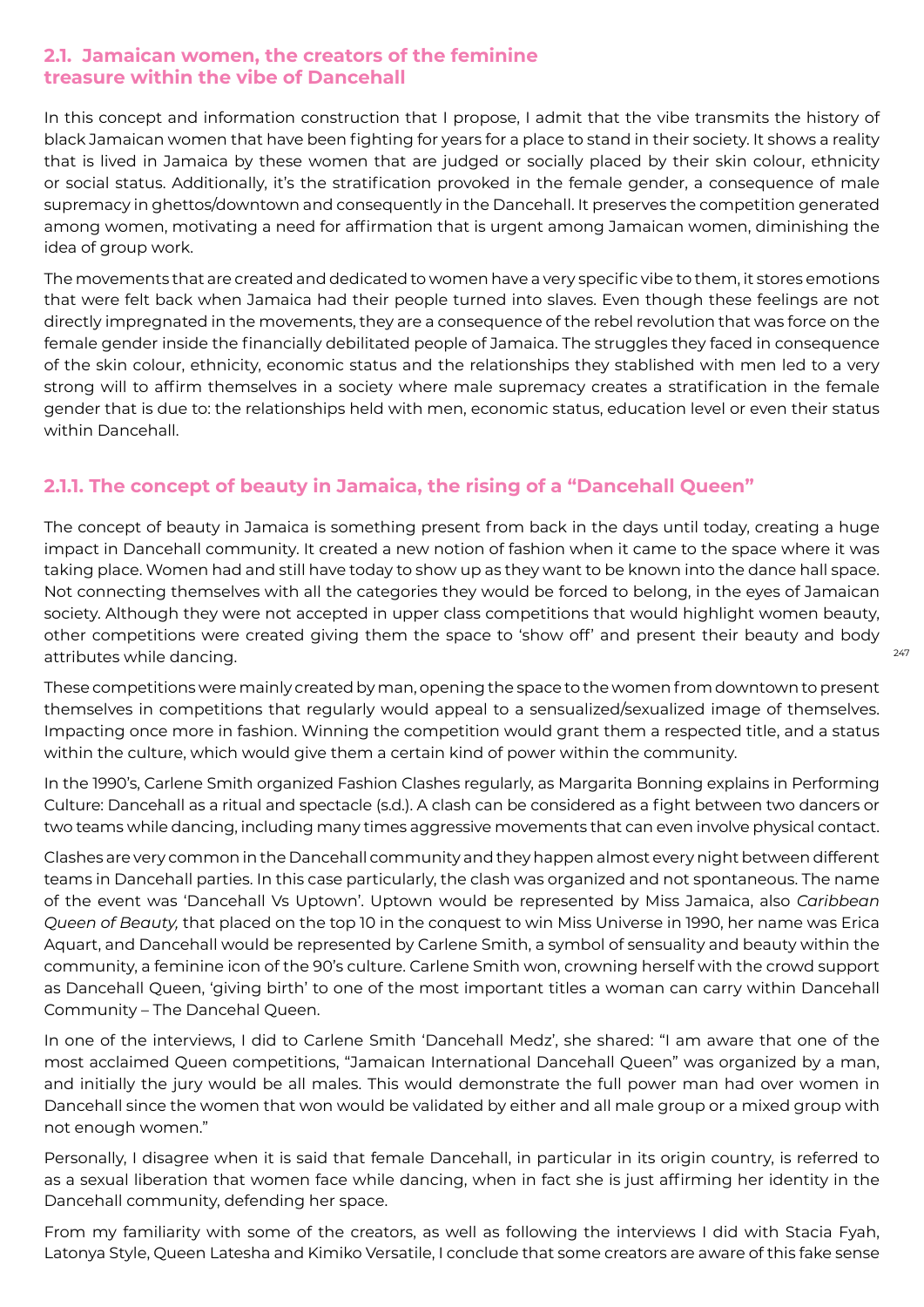of freedom within Dancehall and that is why they are such activists to defend the world/space for women in Dancehall, because the problematics surrounding gender that are experienced in Jamaica are far from being comparable to the one experienced in Europe. The creators that are not aware of these situations, they still experience them due to certain life experiences such as having jobs being denied to them, lack of support, etc, that end up influencing their own movements just like it does with other creators that are in fact aware of certain frustrations that happen daily and that they feel while not having a place to be themselves in Dancehall. Even though their talent is undeniable there is still a constant need for validation of their contribution to the development of this danced phenomenon that has had worldwide impacts in a variety of different people.

Using my own personal experience, I state that all we experience when we dance Dancehall is the essence of these experiences through movements that are filled with the emotions, vibrations and most deep desires of these creators. They pass on to other women feelings of freedom, power and, they transmit everything they want to accomplish, helping therefore, women all over the world to connect with their own femininity and motivating them to explore more of themselves.

The aesthetic of the vibe of the female movement is incredibly complex in the sense that the movements are not meant to be graceful: they are strong, harsh, emancipated, powerful and sexual, translating to unique movements that transpire in a beauty never seen before where women nature is shown. They show their power, the power of the female body without any taboos or second intentions, they do it because they can, and they should have their right over their own body.

### 3. Urgency to keep studying and mapping the Role of Women within Dancehall

Sonjah Stanley Niaah (2014, p. 130) elaborates a vision for Dancehall as an unexplored philosophical terrain, highlighting the importance of creating a Dancehall map with a holistic view of its practice, beyond the interpretations that come from texts to include interdisciplinary approaches, investigations centred in performances, and on the main dancers as well as its overall influences.

The documents available that deal unique and exclusively with the role of women in Dancehall in general are very scarce. In the majority of the cases, the female gender is only discussed in one chapter that will later complement the whole paper like in Donna P. Hope's *Inna Di Dancehall* (2006, p. 36) with the chapter *Love the punaany bad,* which literally translated to English rather than patois means: "Loving the vagina 'a lot'". This was without a doubt, the most useful document I was able to find that tackles gender and ethnic issues, also related with the colour of the skin within the female gender, having always in mind that we are talking about a community that lives in poverty, in ghettos/downtown.

If the objective is to deepen the knowledge around women in Dancehall, research is key. People who explore papers as the previously mentioned will be able to have a generalized view on women and their conquests, as well as the male supremacy in Dancehall, and showcasing all the issues that appear and directly affect women. It is my intention, to fill in the lack of global visibility Women in the Dancehall world are given by raising awareness to these issues through an academic lens and through the Portuguese society where Dancehall should be given a bigger attention to since it is a post colonialism expression of art that can be especially centred on Women. Which means that the repercussions of colonialism are still felt in these dance manifestations of movements, creating a unique connection among women, where they awaken their instincts, their sexuality, their vision for movement, their need to defend their space and their expression.

It is fundamental, especially for women all over the world that decide to enter in this culture, to have awareness of the role of women in Dancehall. Even though this role has not yet been fully explored from a dancing point of view, there are a variety of distinct motivations that makes this dance expression to be so protected by women. The male supremacy in Jamaica is to this day still very present in the Dancehall industry, and many times the female creators are motivated to perform sexual acts as an exchange for success in the community.

I give as an example the case of Dancehall Queen Danger, that won the Dancehall Queen competition in 2014, the supposedly most desired place to acquire within the culture and the maximum expression of talent and their femininity. In December 2019 she stated on social media, as a dancer for the artist Spice, who is a worldwide phenomenon, that she was raped by the road manager and Spice's 'baby father'. The dancer